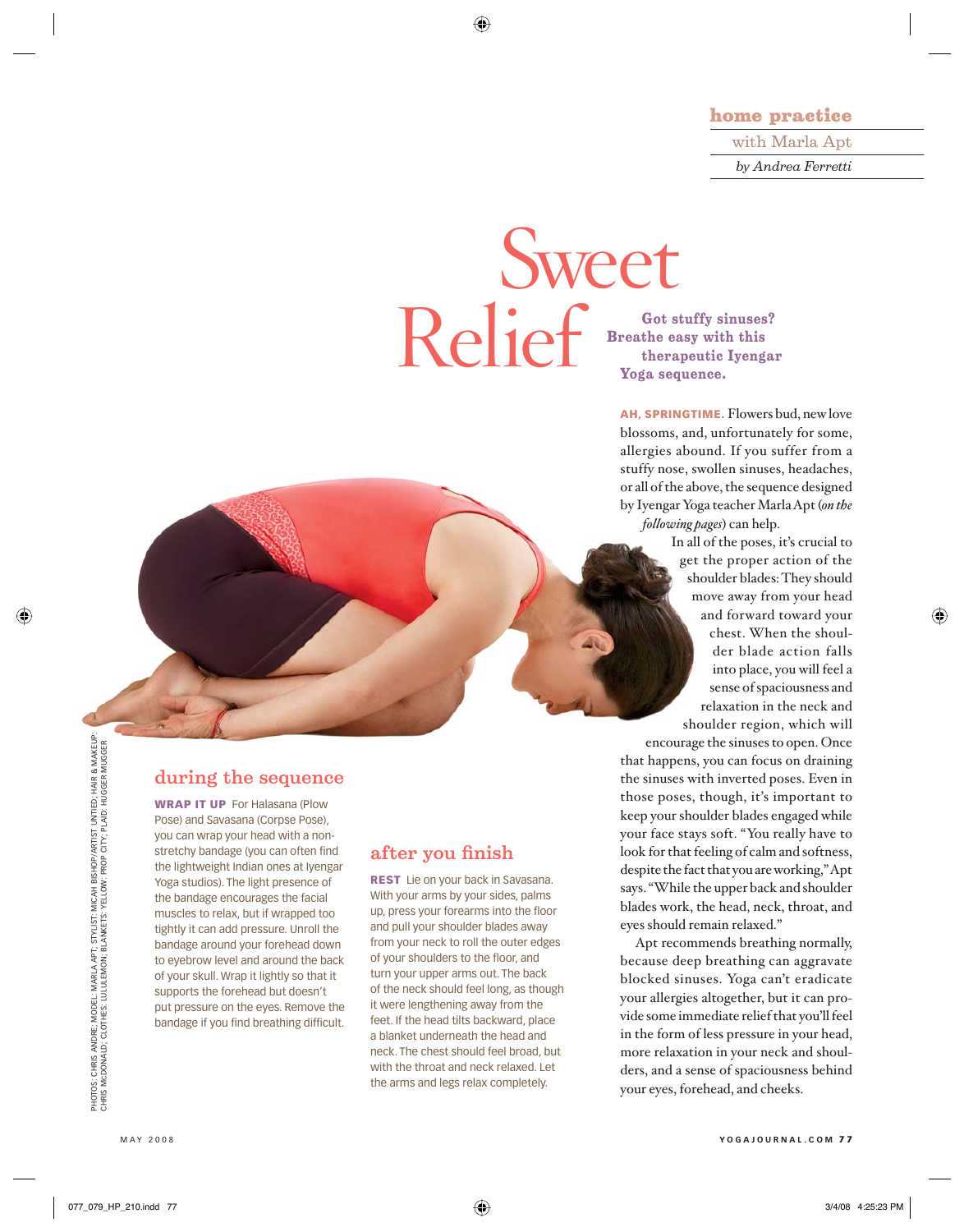# home practice

sweet relief *sequence by Marla Apt*



◈

**With the exception of Chatush Padasana (Four-Footed Pose, which you can hold from 20 seconds to 1 minute), each pose in this sequence can be held for up to 5 minutes.** 

#### 1 **Balasana**

#### (Child's Pose)

⊕

Sit on your heels with your knees apart and big toes touching. Extend your arms forward and rest your head on the floor. If your head does not reach the floor with ease, put a blanket or two underneath the forehead for support. Lengthen the buttocks back while extending the chest and ribs forward. Keep the neck soft and the shoulders away from the ears.

#### 2 **Adho Mukha Svanasana**

#### (Downward-Facing Dog Pose)

With your hands and knees on the floor, place a block underneath your chest. Straighten the legs and lift into Downward-Facing Dog. Let your neck release down so that your head can rest on the support. If your head doesn't reach the block, place a bolster or several folded blankets underneath it. While the arms, upper back, and torso work to lift away from the floor, keep the neck, throat, and face soft and relaxed.



#### 3 **Uttanasana** (Standing Forward Bend)

Separate the feet wider than hip-width apart and bend forward. Place the crown of your head on a support (try blocks or even a chair). Hold your ankles with your hands and separate your elbows. Even though your head is resting on the prop, keep your weight in your feet. The neck should feel long and the chest broad.

#### 4 **Supta Virasana** (Reclining Hero Pose)

Sit in Virasana (Hero Pose). Lie back on a bolster. If your knees splay apart or hurt, use more support under your back. If your head tilts backward, place a blanket underneath it. Extend your arms overhead and clasp your elbows with your hands.

# 5 **Dwi Pada Viparita Dandasana** (Two-Legged Inverted Staff Pose)

Sit backward on a folding chair, with your legs threaded through the opening above the chair seat. Lie back, placing your upper back on the edge of the chair seat. Extend the legs and place your heels on a block. Pull on the chair with your arms to open your chest. Rest the crown of your head on a prop, keeping the neck relaxed. Bend your knees and lift your torso up to come out of the pose.

#### 6 **Sirsasana** (Headstand)

If this pose is new for you, do not attempt it without the guidance and supervision of an experienced teacher. It is not for beginners or for those with neck injuries. Try it at a wall if you cannot balance in the middle of the room. Place your forearms on the floor, with your elbows directly underneath your



⊕